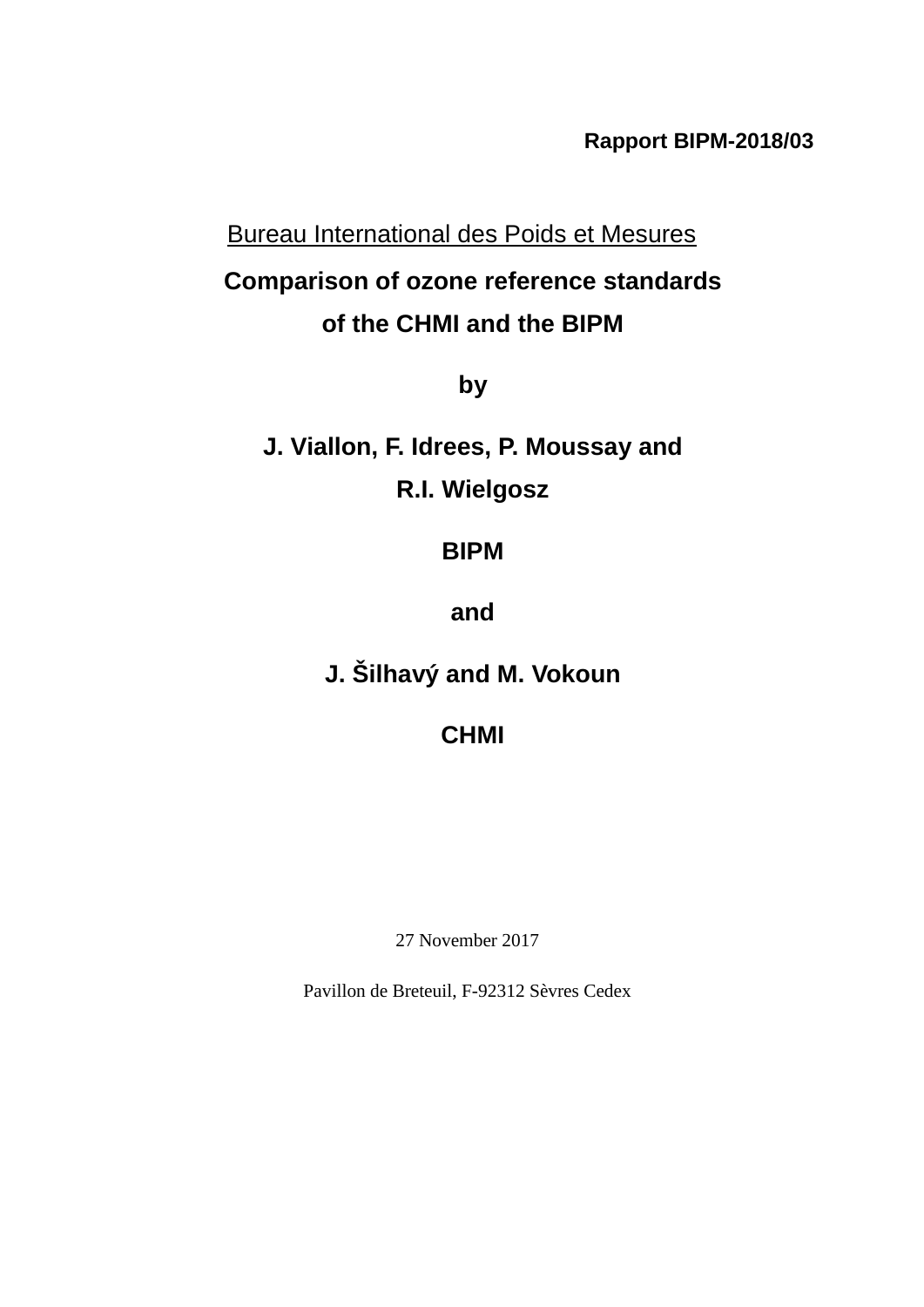# **Comparison of ozone reference standards of the CHMI and the BIPM (September 2017)**

Joële Viallon<sup>[1](#page-1-2)\*</sup>, Philippe Moussay<sup>1</sup>, Faraz Idrees<sup>1</sup>, Robert Wielgosz<sup>1</sup>, Jan Šilhavý<sup>2</sup>, Miroslav Vokoun<sup>2</sup>,

<sup>1</sup> BIPM (Bureau International des Poids et Mesures), Pavillon de Breteuil, F-92312 Sèvres, France

<span id="page-1-1"></span><sup>2</sup> [CHMI](#page-1-0) (Czech Hydrometeorological Institute ), Na Sabatce 17, 143 06 Praha 4, Czech Republic

### <span id="page-1-0"></span>**Abstract**

A comparison of the ozone reference standards of the [Czech](#page-1-1)  [Hydrometeorological Institute](#page-1-1) [\(CHMI\)](#page-1-0) and of the Bureau International des Poids et Mesures (BIPM) has been performed. Both institutes maintain Standard Reference Photometers (SRPs), developed by the National Institute of Standards and Technology (NIST), as their reference standards. The instruments were compared over a nominal ozone mole fraction range of 0 nmol/mol to 860 nmol/mol and the results showed good agreement.

### Contents:

| 6. ANALYSIS OF THE MEASUREMENT RESULTS BY GENERALIZED LEAST-SQUARES REGRESSION  8 |  |
|-----------------------------------------------------------------------------------|--|
|                                                                                   |  |
|                                                                                   |  |
|                                                                                   |  |

<span id="page-1-2"></span>Author for correspondence. E-mail [jviallon@bipm.org,](mailto:jviallon@bipm.org) Tel: +33 1 45 07 62 70, Fax: +33 1 45 07 20 21.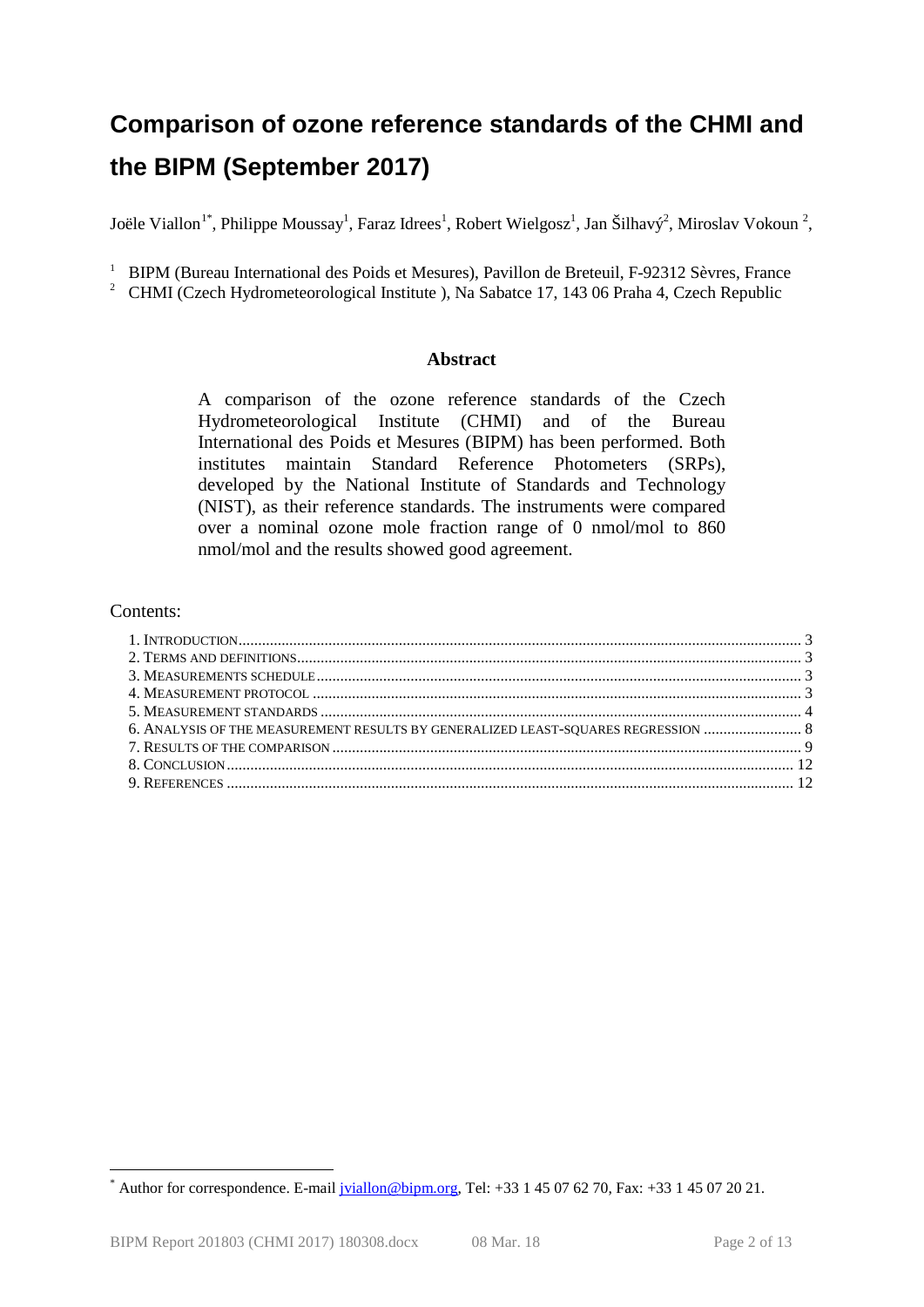## **1. Introduction**

A comparison of the ozone reference standards of the [Czech Hydrometeorological Institute](#page-1-1) [\(CHMI\)](#page-1-0) and of the Bureau International des Poids et Mesures (BIPM) has been performed. Both institutes maintain Standard Reference Photometers (SRPs) developed by the National Institute of Standards and Technology (NIST) as their reference standards. This comparison was performed following the protocol established for the key comparison [BIPM.QM-K1,](https://kcdb.bipm.org/appendixB/KCDB_ApB_info.asp?cmp_idy=733&cmp_cod=BIPM.QM-K1&prov=exalead) adapted to the measurement range normally covered by the CHMI as part of their calibration service, which is 10 nmol/mol to 870 nmol/mol. The measurement protocol is described briefly in section [4.](#page-2-0) A description of the standards is given in section [5](#page-3-0) of this report, together with their uncertainty budgets. The data treatment is explained in section [6,](#page-7-0) and the results of the comparison are given in section [7.](#page-8-0)

## **2. Terms and definitions**

- $x_{\text{nom}}$ : nominal ozone mole fraction in dry air supplied by the ozone generator.
- $x_{A,i}$ : *i*th measurement of the nominal value  $x_{\text{nom}}$  by the photometer A.

1

- $\bar{x}_A$ : the mean of *N* measurements of the nominal value  $x_{\text{nom}}$  measured by the photometer A :  $\bar{x}_A = \frac{1}{N} \sum_{i=1}^{N}$ *N*  $\overline{x}_{A} = \frac{1}{N} \sum_{i=1}^{N} x_{A,i}$  $A = \frac{1}{N} \sum A$ 1
- $s_A$ : standard deviation of *N* measurements of the nominal value  $x_{nom}$  measured by the photometer A :  $s_A^2 = \frac{1}{N-1} \sum_{i=1}^N (x_{A,i} -$ *N i*  $\frac{1}{N-1} \sum_{i=1}^{N} (x_{A,i} - \bar{x})$ *s* 1  $_{A,i}$  –  $\overline{x}_A$ )<sup>2</sup>  $A^{2} = \frac{1}{N-1} \sum_{i=1}^{N} (x_{A,i} - \overline{x}_{A})$
- The result of the linear regression fit performed between two sets of data measured by photometers A and B during a comparison is written as:  $x_A = a_{A,B} x_B + b_{A,B}$ . With this notation, photometer A is compared to photometer B.  $a_{AB}$  is dimensionless and  $b_{AB}$  is expressed in units of nmol/mol.

# **3. Measurement schedule**

The measurements were performed on 20 September 2017 at the BIPM.

# <span id="page-2-0"></span>**4. Measurement protocol**

This comparison was performed following the protocol established for the key comparison BIPM.QM-K1, with a modified measurement range: the instruments were compared over a nominal ozone mole fraction range of 0 nmol/mol to 860 nmol/mol (instead of a nominal range of 0 nmol/mol to 500 nmol/mol).

The comparison protocol is summarized in this section. The complete version can be downloaded from the BIPM website [\(http://www.bipm.org/utils/en/pdf/BIPM.QM-](http://www.bipm.org/utils/en/pdf/BIPM.QM-K1_protocol.pdf)K1 protocol.pdf).

<span id="page-2-1"></span>This comparison was performed following protocol A, corresponding to a direct comparison between the [CHMI](#page-1-0) national standard SRP17 and the common reference standard BIPM-SRP27 maintained at the BIPM. A comparison between two (or more) ozone photometers consists of producing ozone-air mixtures at different amount-of-substance fractions over the required range, and measuring these with the photometers.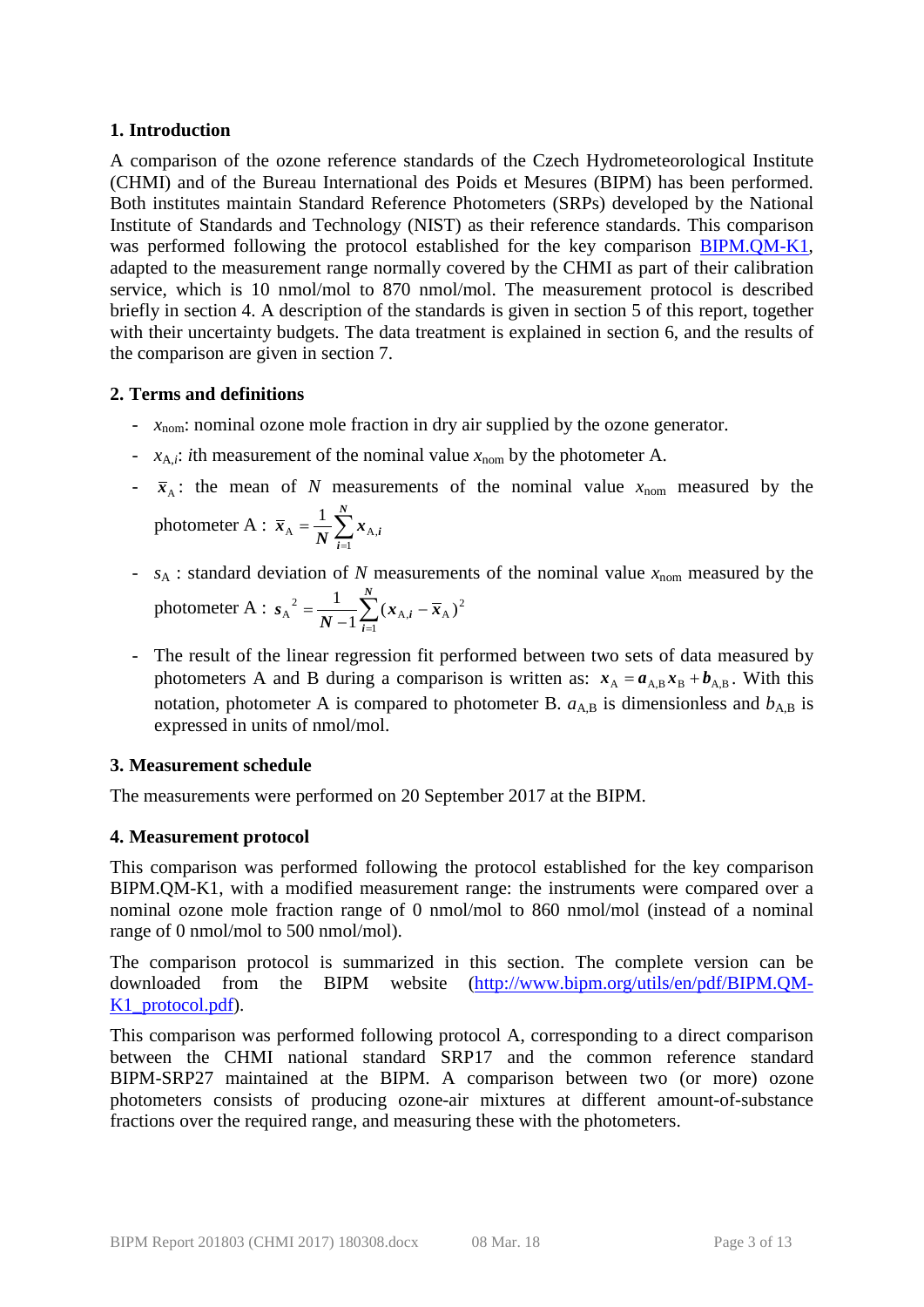## 4.1. Ozone generation

The same source of purified air is used for all the ozone photometers being compared. This air is used to provide reference air as well as the ozone–air mixture to each ozone photometer. Ambient air is used as the source for reference air. The air is compressed with an oil-free compressor. It is dried and scrubbed using a commercial purification system so that the mole fraction of ozone and nitrogen oxides remaining in the air is below detectable limits. The relative humidity of the reference air is monitored and the mole fraction of water in air is typically less than 3 μmol/mol. The mole fraction of volatile organic hydrocarbons in the reference air was measured (November 2002), with no mole fraction of any detected component exceeding 1 nmol/mol.

A common dual external manifold in Pyrex is used to supply the necessary flows of reference air and ozone–air mixtures to the ozone photometers. The two columns of this manifold are vented to atmospheric pressure.

## 4.2. Comparison procedure

All the instruments were switched on and allowed to stabilize for at least 8 hours before the comparison commenced. The pressure and temperature measurement systems of the instruments were checked at this time. If any adjustments were required, these were noted. For this comparison, no adjustments were necessary.

One comparison run normally includes ten different amount-of-substance fractions distributed to cover the range, together with the measurement of reference air at the beginning and end of each run. The nominal amount-of-substance fractions were measured in a sequence imposed by the BIPM.QM-K1 protocol, plus three additional values to extend the range (0, 220, 80, 420, 120, 320, 30, 370, 170, 500, 270, 0, 570, 840, 700 and 0) nmol/mol. Each of these points is an average of ten single measurements.

For each nominal value of the ozone mole fraction  $x_{\text{nom}}$  supplied by the ozone generator, the standard deviation  $S_{SRP27}$  on the set of ten consecutive measurements  $X_{SRP27i}$  recorded by BIPM-SRP27 was calculated. The measurement results were considered as valid if  $_{SRP27}$  was less than 1 nmol/mol, which ensures that the photometers were measuring a stable ozone concentration. If not, another series of ten consecutive measurements was performed.

# 4.3. Comparison repeatability

The comparison procedure was repeated continuously for BIPM.QM-K1 to evaluate its repeatability. The participant and the BIPM jointly decided when both instruments were stable enough to start recording a set of measurement results to be considered as the official comparison results. The measurements reported here were recorded in an additional run that was performed immediately afterwards.

# 4.4. SRP27 stability check

A second ozone reference standard, BIPM-SRP28, was included in the comparison to verify its agreement with BIPM-SRP27 and thus follow its stability over the period of the on-going key comparison.

# <span id="page-3-0"></span>**5. Measurement standards**

All instruments included in this comparison were Standard Reference Photometers (SRP) built by the NIST. More details on the instrument's operating principle and capabilities can be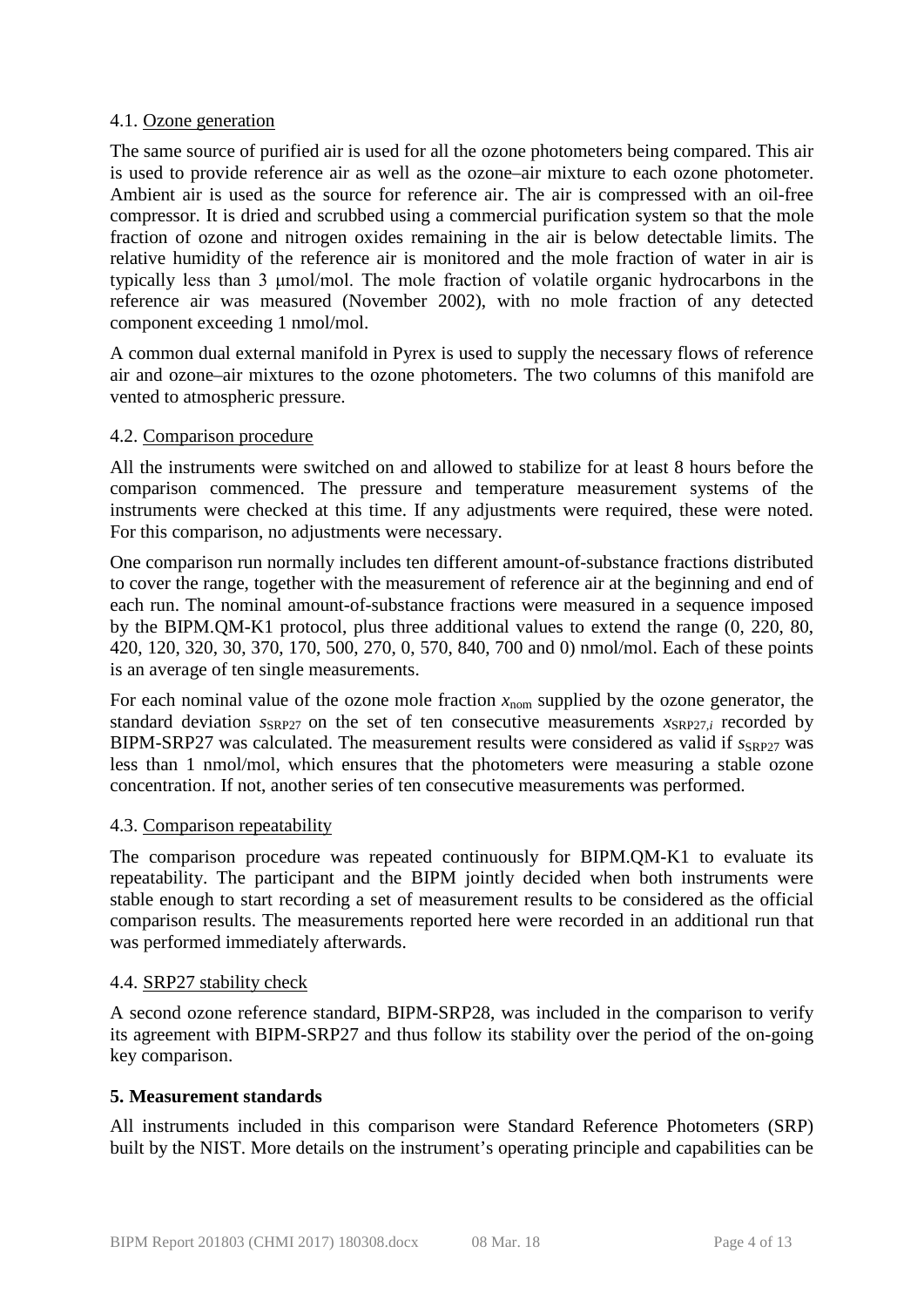found in [1]. The following section describes the SRP measurement principle and uncertainty budget.

#### 5.1. Measurement equation of a NIST SRP

The measurement of ozone mole fraction by an SRP is based on the absorption of radiation at 253.7 nm by ozonized air in the gas cells of the instrument. One unique characteristic of the instrument design is the use of two gas cells to overcome the instability of the light source. The measurement equation is derived from the Beer–Lambert and ideal gas laws. The number concentration (*C*) of ozone is calculated from:

$$
C = \frac{-1}{2\sigma L_{\text{opt}}} \frac{T}{T_{\text{std}}} \frac{P_{\text{std}}}{P} \ln(D) \tag{1}
$$

where

- $\sigma$  is the absorption cross-section of ozone at 253.7 nm under standard conditions of temperature and pressure,  $1.1476 \times 10^{-17}$  cm<sup>2</sup>/molecule [2];
- $L_{\text{opt}}$  is the optical path length of one of the cells;
- *T* is the measured temperature of the cells;
- $T_{std}$  is the standard temperature (273.15 K);
- *P* is the measured pressure of the cells;
- $P_{std}$  is the standard pressure (101.325 kPa);
- *D* is the product of transmittances of two cells, with the transmittance  $(T_r)$  of one cell defined as

$$
T_{\rm r} = \frac{I_{\rm ozone}}{I_{\rm air}}\tag{2}
$$

where

- *I*<sub>ozone</sub> is the UV radiation intensity measured from the cell when containing ozonized air; and
- $I_{\text{air}}$  is the UV radiation intensity measured from the cell when containing pure air (also called reference or zero air).

Using the ideal gas law, equation (1) can be reformulated in order to express the measurement results as a mole fraction (*x*) of ozone in air:

$$
x = \frac{-1}{2\sigma L_{\text{opt}}} \frac{T}{P} \frac{R}{N_A} \ln(D)
$$
\n(3)

where

 $N_A$  is the Avogadro constant, 6.022142 × 10<sup>23</sup> mol<sup>-1</sup>, and

*R* is the gas constant, 8.314472 J mol<sup>-1</sup> K<sup>-1</sup>.

The formulation implemented in the SRP software is:

$$
x = \frac{-1}{2\alpha_x L_{\text{opt}}} \frac{T}{T_{\text{std}}} \frac{P_{\text{std}}}{P} \ln(D)
$$
(4)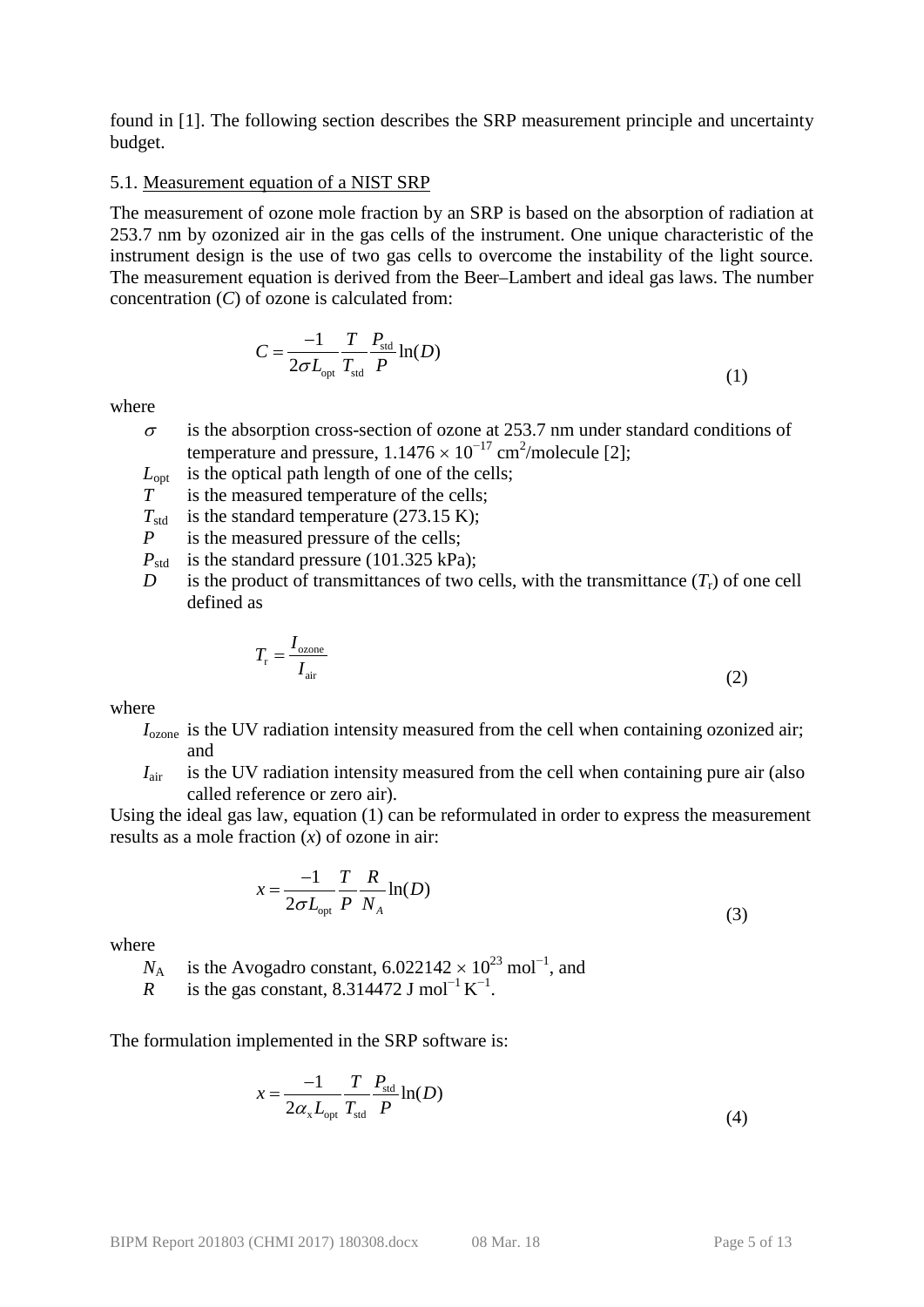where

 $\alpha_{x}$  is the linear absorption coefficient under standard conditions, expressed in cm<sup>-1</sup>, linked to the absorption cross–section with the relation:

$$
\alpha_{\rm x} = \sigma \frac{N_{\rm A}}{R} \frac{P_{\rm std}}{T_{\rm std}} \tag{5}
$$

#### 5.2. Absorption cross–section for ozone

The linear absorption coefficient at standard conditions  $\alpha_x$  used within the SRP software algorithm is 308.32 cm<sup>-1</sup>. This corresponds to a value for the absorption cross–section  $\sigma$  of  $1.1476 \times 10^{-17}$  cm<sup>2</sup>/molecule, rather than the more often quoted  $1.147 \times 10^{-17}$  cm<sup>2</sup>/molecule. In the comparison of two SRP instruments, the absorption cross section can be considered to have a conventional value and its uncertainty can be set to zero. However, in the comparison of different methods or when considering the complete uncertainty budget of the method the uncertainty of the absorption cross–section should be taken into account. A consensus value of 2.12 % at a 95 % level of confidence for the uncertainty of the absorption cross–section has been proposed by the BIPM and the NIST in a recent publication [3].

### 5.3. Condition of the BIPM SRPs

Compared to the original design described in [1], SRP27 and SRP28 have been modified to deal with two biases revealed by a study conducted by the BIPM and the NIST [3]. In 2009, an "SRP upgrade kit" was installed in the instruments, as described in [4].

### 5.4. Uncertainty budget of the common reference BIPM-SRP27

The uncertainty budget for the ozone mole fraction in dry air  $(x)$  measured by the instruments BIPM-SRP27 and BIPM-SRP28 in the nominal range 0 nmol/mol to 900 nmol/mol is given in [Table 1.](#page-6-0)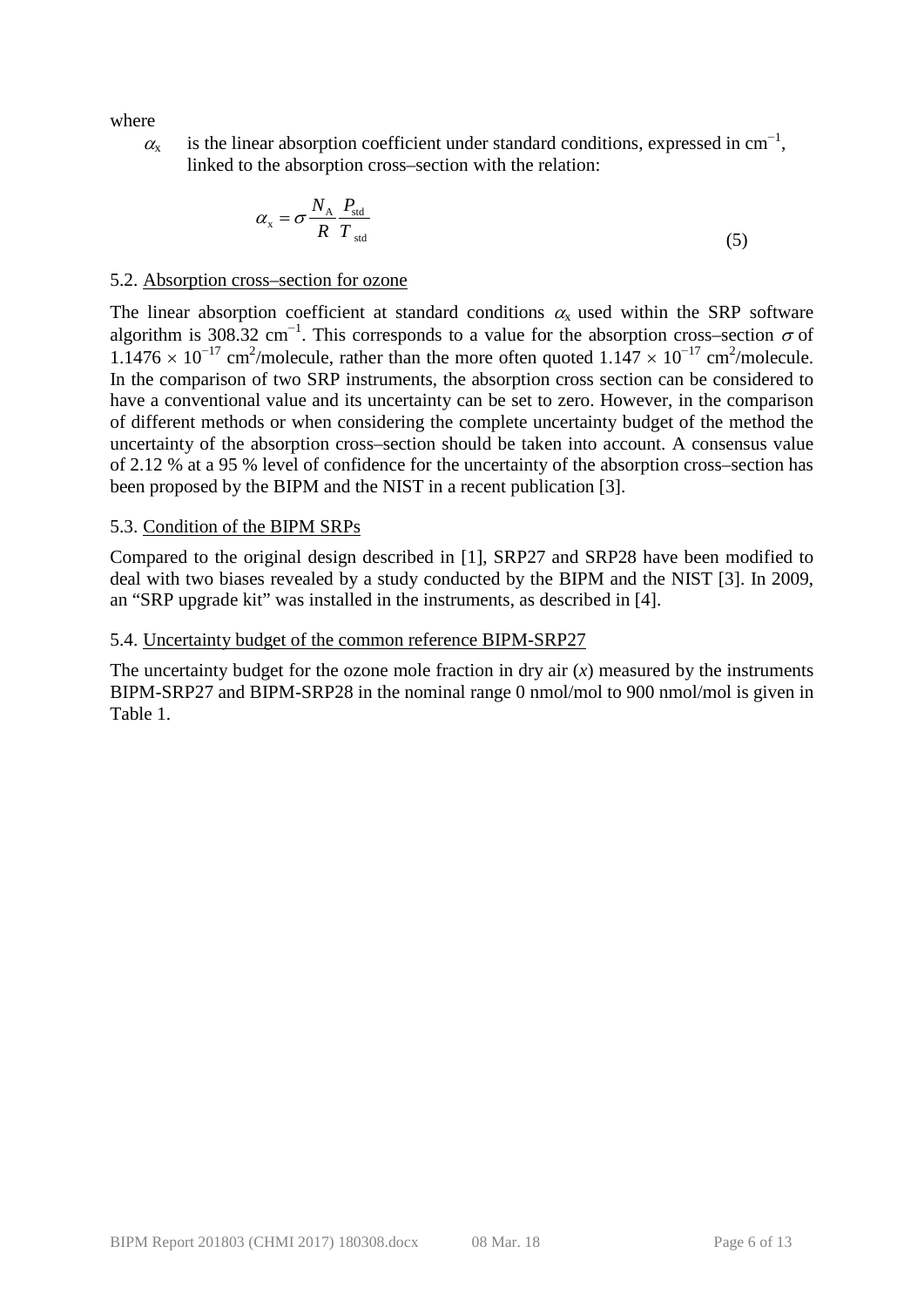<span id="page-6-0"></span>

|                                             |                             | Uncertainty $u(y)$  | <b>Sensitivity</b>                                                                   | contribution                                        |                                                      |                                             |
|---------------------------------------------|-----------------------------|---------------------|--------------------------------------------------------------------------------------|-----------------------------------------------------|------------------------------------------------------|---------------------------------------------|
| Component (y)                               | <b>Source</b>               | <b>Distribution</b> | <b>Combined</b><br><b>Standard</b><br>standard<br>Uncertainty<br>uncertainty<br>u(y) |                                                     | coefficient<br>$c_i = \frac{\partial x}{\partial y}$ | to $u(x)$<br>$ c_i  \cdot u(y)$<br>nmol/mol |
|                                             | Measurement<br>scale        | Rectangular         | 0.0006 cm                                                                            |                                                     | $\frac{x}{1}$<br>$L_{\rm_{opt}}$                     |                                             |
| <b>Optical Path</b>                         | Repeatability               | Normal              | $0.01$ cm                                                                            | $0.52$ cm                                           |                                                      | $2.89 \times 10^{-3}x$                      |
| $L_{\mathrm{opt}}$                          | Correction<br>factor        | Rectangular         | $0.52$ cm                                                                            |                                                     |                                                      |                                             |
| <b>Pressure P</b>                           | Pressure gauge              | Rectangular         | 0.029 kPa                                                                            |                                                     | $\mathcal{X}$<br>$\boldsymbol{P}$                    |                                             |
|                                             | Difference<br>between cells | Rectangular         | 0.017 kPa                                                                            | 0.034 kPa                                           |                                                      | $3.37 \times 10^{-4}x$                      |
| Temperature $T$                             | Temperature<br>probe        | Rectangular         | $0.03\text{ K}$<br>0.07K<br>0.058K                                                   |                                                     | $\boldsymbol{x}$<br>$\frac{1}{T}$                    | $2.29 \times 10^{-4}x$                      |
|                                             | Temperature<br>gradient     | Rectangular         |                                                                                      |                                                     |                                                      |                                             |
| Ratio of<br>intensities D                   | Scaler<br>resolution        | Rectangular         | $8 \times 10^{-6}$                                                                   | $1.4 \times 10^{-5}$                                | $\mathcal{X}$                                        | 0.28                                        |
|                                             | Repeatability               | Triangular          | $1.1 \times 10^{-5}$                                                                 |                                                     | $D\ln(D)$                                            |                                             |
| <b>Absorption</b><br>Cross section $\sigma$ | Hearn value                 |                     | $1.22 \times 10^{-19}$<br>cm <sup>2</sup> /molecule                                  | $1.22 \times 10^{-19}$<br>cm <sup>2</sup> /molecule | $\mathcal{X}$<br>$\alpha$                            | $1.06 \times 10^{-2}x$                      |

**Table 1: Uncertainty budget for the SRPs maintained by the BIPM**

As explained in the comparison protocol, following this budget the standard uncertainty associated with the ozone mole fraction measurement with the BIPM SRPs can be expressed as a numerical equation (numerical values expressed as nmol/mol):

$$
u(x) = \sqrt{(0.28)^2 + (2.92 \cdot 10^{-3} x)^2}
$$
 (6)

## 5.5. Covariance terms for the common reference BIPM-SRP27

Correlations in-between the results of two measurements, performed at two different ozone amount-of-substance fractions with the BIPM–SRP27, were taken into account in the OzonE software. More details on the covariance expression can be found in the protocol. The following expression was applied:

$$
u(x_i, x_j) = x_i \cdot x_j \cdot u_b^2 \tag{7}
$$

where:

$$
u_{\rm b}^2 = \frac{u^2(T)}{T^2} + \frac{u^2(P)}{P^2} + \frac{u^2(L_{\rm opt})}{L_{\rm opt}^2}
$$
 (8)

The value of  $u<sub>b</sub>$  is given by the expression of the measurement uncertainty:  $u<sub>b</sub> = 2.92 \times 10^{-3}$ .

#### 5.6. Condition of the [CHMI](#page-1-0) [SRP17](#page-2-1)

Compared to the original design, the [CHMI](#page-1-0) [SRP17](#page-2-1) has been modified to deal with the two biases revealed in [3]. In August 2007, an "SRP upgrade kit" was installed by NIST, as already described in the previous comparison report [5].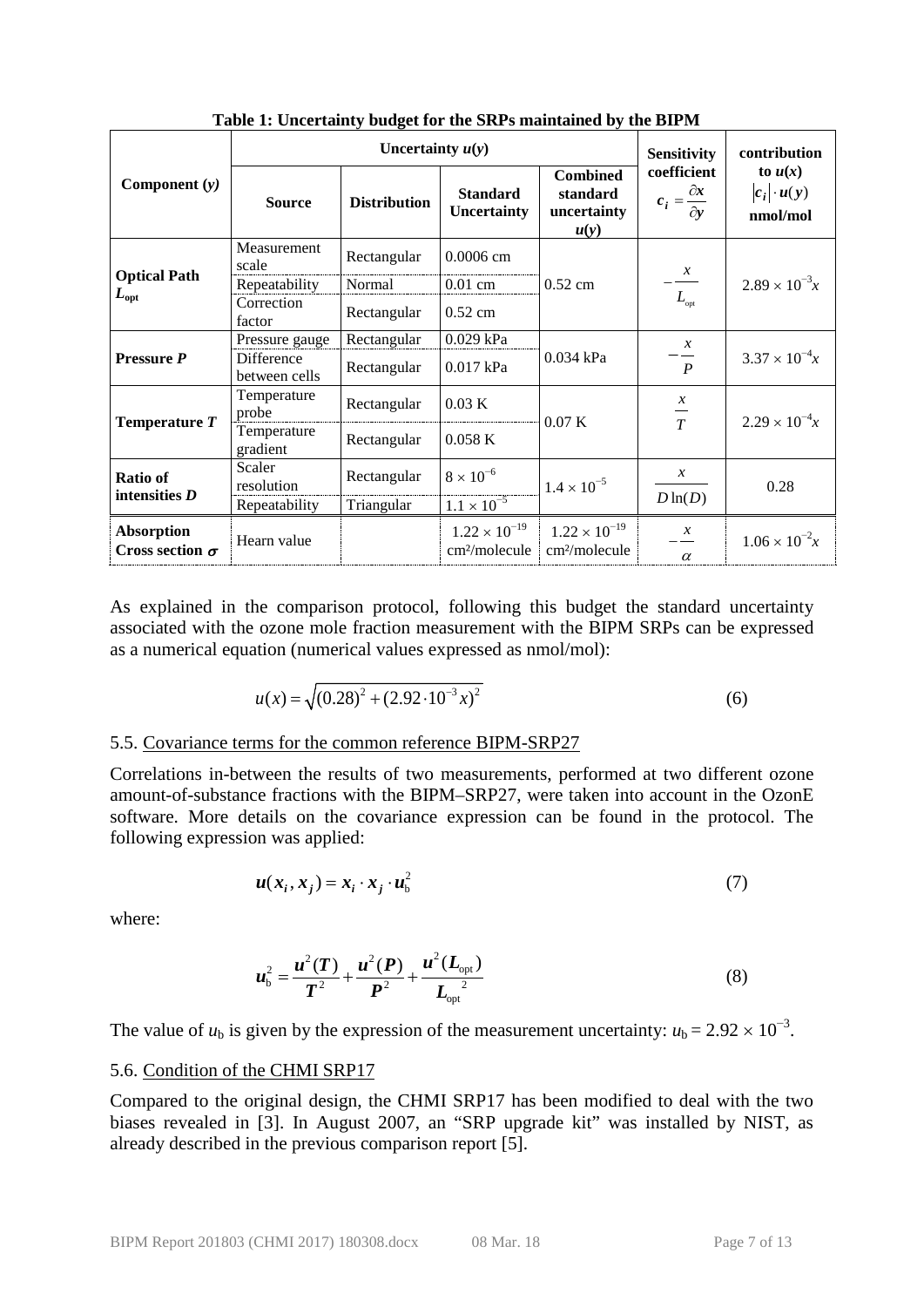## 5.7. Uncertainty budget of the [CHMI](#page-1-0) [SRP17](#page-2-1)

The uncertainty budget for the ozone mole fraction in dry air *x* measured by the CHMI standard SRP17 in the nominal range 0 nmol/mol to 900 nmol/mol is given in [Table 2.](#page-7-1)

Following this budget, as explained in the protocol of the comparison, the standard uncertainty associated with the ozone mole fraction measurement with the CHMI SRP17 can be expressed as a numerical equation (numerical values expressed as nmol/mol):

$$
u(x) = \sqrt{(0.28)^2 + (2.92 \cdot 10^{-3} x)^2}
$$
 (9)

No covariance term for the CHMI standard SRP17 was included in the calculations.

<span id="page-7-1"></span>

|                                               |                             | Uncertainty $u(y)$  | <b>Sensitivity</b>                                  | contribution                                        |                                                      |                                             |
|-----------------------------------------------|-----------------------------|---------------------|-----------------------------------------------------|-----------------------------------------------------|------------------------------------------------------|---------------------------------------------|
| Component $(y)$                               | <b>Source</b>               | <b>Distribution</b> | <b>Standard</b><br><b>Uncertainty</b>               | <b>Combined</b><br>standard<br>uncertainty<br>u(y)  | coefficient<br>$c_i = \frac{\partial x}{\partial y}$ | to $u(x)$<br>$ c_i  \cdot u(y)$<br>nmol/mol |
| <b>Optical Path</b><br>$\boldsymbol{L_{opt}}$ | Measurement<br>scale        | Rectangular         | $0.005$ cm                                          |                                                     | $\frac{x}{-}$                                        |                                             |
|                                               | Variability                 | Rectangular         | $0.004$ cm                                          | 0.52 cm                                             |                                                      | $2.89 \times 10^{-3}x$                      |
|                                               | Divergence                  | Rectangular         | 0.52 cm                                             |                                                     | $L_{_{opt}}$                                         |                                             |
| <b>Pressure P</b>                             | Pressure gauge              | Rectangular         | 0.029 kPa                                           |                                                     | $\mathcal{X}$<br>$\boldsymbol{P}$                    |                                             |
|                                               | Difference<br>between cells | Rectangular         | 0.017 kPa                                           | 0.034 kPa                                           |                                                      | $3.37 \times 10^{-4}x$                      |
| Temperature T                                 | Temperature<br>probe        | Rectangular         | $0.03\text{ K}$                                     | 0.07 K                                              | $\mathcal{X}$<br>$\frac{1}{T}$                       | $2.29 \times 10^{-4}x$                      |
|                                               | Temperature<br>gradient     | Rectangular         | 0.058K                                              |                                                     |                                                      |                                             |
| <b>Ratio of</b><br>intensities $D$            | Scaler<br>resolution        | Rectangular         | $8 \times 10^{-6}$                                  | $1.4 \times 10^{-5}$                                | $\mathcal{X}$                                        | 0.28                                        |
|                                               | Repeatability               | Triangular          | $1.1 \times 10^{-5}$                                |                                                     | $D\ln(D)$                                            |                                             |
| <b>Absorption</b><br>Cross section $\alpha$   | Hearn value                 |                     | $1.22 \times 10^{-19}$<br>cm <sup>2</sup> /molecule | $1.22 \times 10^{-19}$<br>cm <sup>2</sup> /molecule | $\alpha$                                             | $1.06 \times 10^{-2}x$                      |

**Table 2 : SRP17 uncertainty budget**

# <span id="page-7-0"></span>**6. Analysis of the measurement results by generalized least-squares regression**

The relationship between the national and reference standards was first evaluated with a generalized least-squares regression fit, using the OzonE software. This software, which is documented in a publication [6], is an extension of the previously used software B\_Least recommended by ISO standard 6143:2001 [7]. It includes the possibility to take into account correlations between measurements performed with the same instrument at different ozone mole fractions. It also facilitates the use of a transfer standard, by the handling of unavoidable correlations, which arise since this instrument needs to be calibrated by the reference standard.

In a direct comparison, a linear relationship between the ozone amount-of-substance fractions measured by SRP*n* and SRP27 is obtained:

$$
x_{\text{SRP}n} = a_0 + a_1 x_{\text{SRP}27} \tag{10}
$$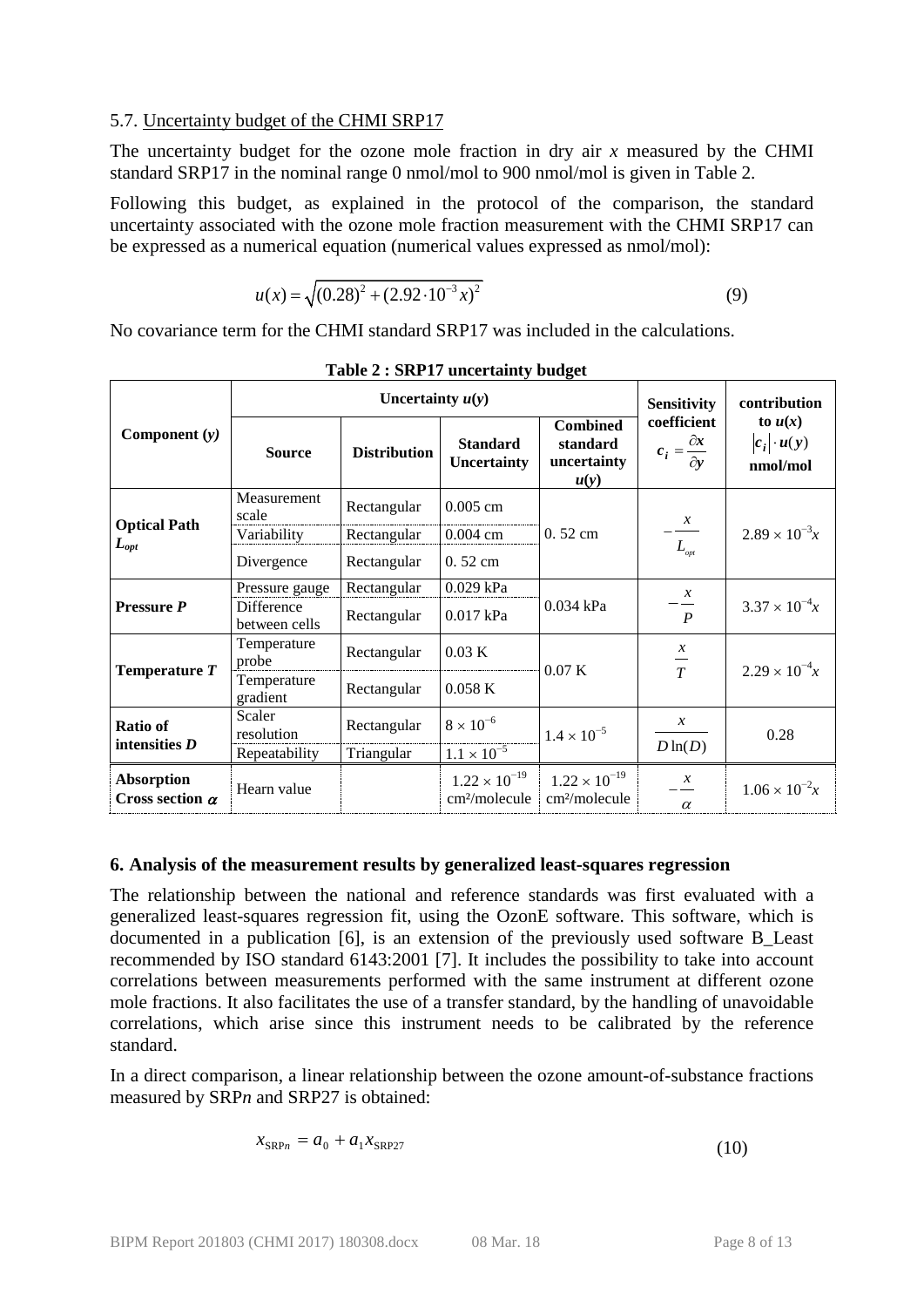The associated uncertainties on the slope  $u(a_1)$  and the intercept  $u(a_0)$  are given by OzonE, as well as the covariance between them and the usual statistical parameters to validate the fitting function.

# <span id="page-8-0"></span>**7. Results of the comparison**

SRP17, maintained by the CHMI, was compared with the SRPs maintained by the BIPM following the general procedure outlined above. A cycle of twelve comparison runs between SRP27, SRP28 and SRP17 were performed. Ozone was generated using the Environics 6100 generator with airflow of 10 L/min. The nominal ozone mole fraction range covered during this exercise was 0 nmol mol<sup>-1</sup> to 500 nmol mol<sup>-1</sup> for the eleven first runs, then 0 nmol mol<sup>-1</sup> to 840 nmol mol<sup>−</sup><sup>1</sup> for the last run. The result of the last comparison run is presented in detail in the section [7.1.](#page-8-1) The repeatability of the results over the twelve runs is shown in section [7.2,](#page-10-0) and the stability of the BIPM standards in section [7.3.](#page-10-1)

## <span id="page-8-1"></span>7.1. Measurement results

The measurement results of the last of the twelve recorded runs are shown in [Table 3.](#page-9-0) For each nominal ozone mole fraction, the standard deviation is reported on the ten successive measurements that were recorded. The values reported here show that both instruments were in a stable regime.

An interesting way to look at these results is to display the difference between the ozone amount-of-substance fractions measured by SRP17 and SRP27  $(x_{17} - x_{27})$  versus the ozone mole fraction measured by SRP27. [Figure 1,](#page-9-1) shows that measurement results from both instruments differ little from each other over the entire concentration range of the comparison. Considering a coverage factor of  $k = 2$  (95 % confidence interval), the difference between both standards is much lower than their combined measurement uncertainties.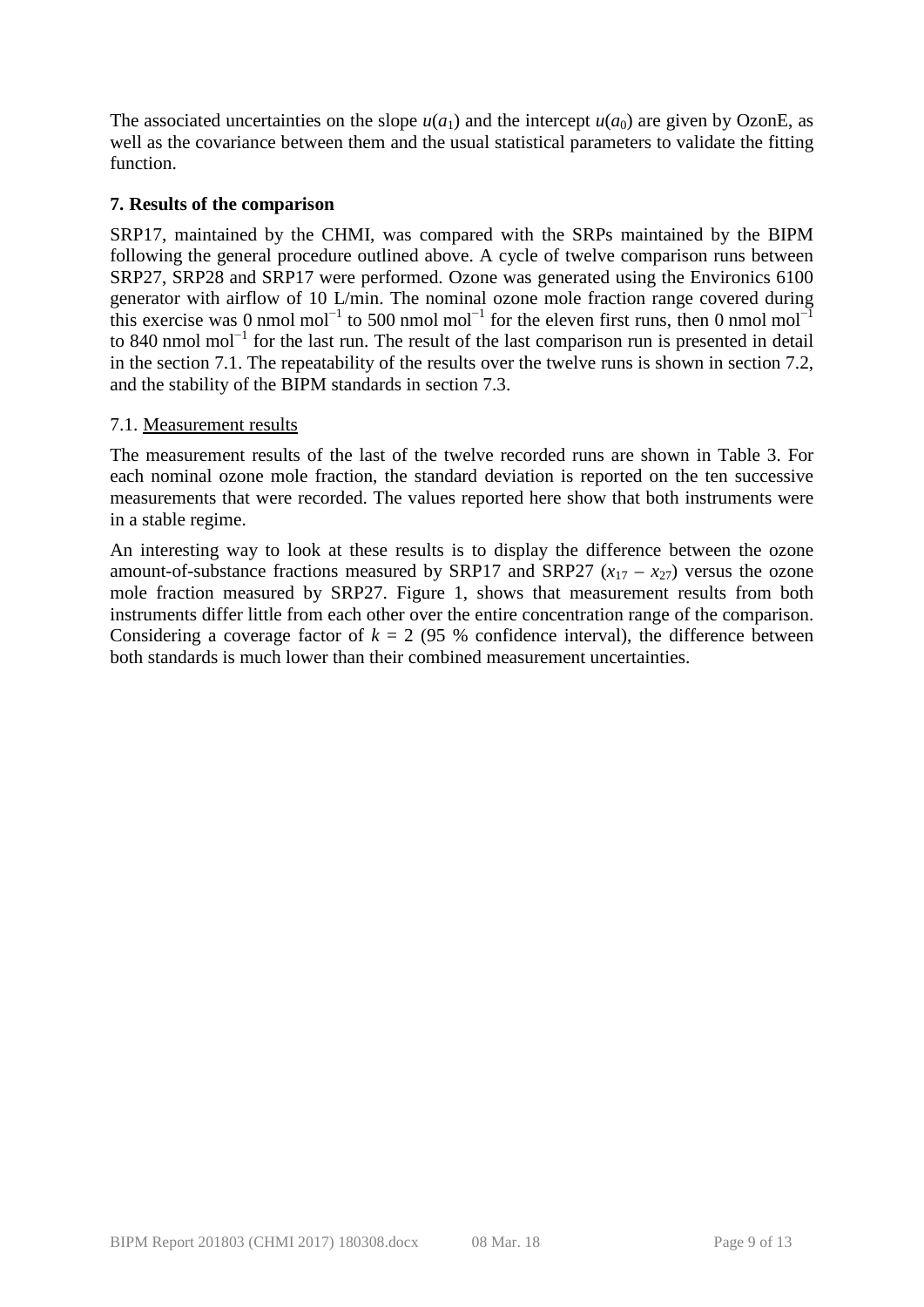| Reference standard BIPM-SRP27 (RS) |                      |                         | <b>National standard CHMI SRP17 (NS)</b> |                 |                         |  |
|------------------------------------|----------------------|-------------------------|------------------------------------------|-----------------|-------------------------|--|
| $X_{RS}$<br>nmol/mol               | $S_{RS}$<br>nmol/mol | $u(x_{RS})$<br>nmol/mol | X <sub>NS</sub><br>nmol/mol              | SNS<br>nmol/mol | $u(x_{NS})$<br>nmol/mol |  |
| 0.18                               | 0.35                 | 0.28                    | 0.04                                     | 0.32            | 0.28                    |  |
| 201.04                             | 0.25                 | 0.65                    | 201.71                                   | 0.14            | 0.65                    |  |
| 72.00                              | 0.23                 | 0.35                    | 72.26                                    | 0.22            | 0.35                    |  |
| 386.31                             | 0.24                 | 1.16                    | 387.34                                   | 0.21            | 1.17                    |  |
| 108.73                             | 0.17                 | 0.42                    | 109.17                                   | 0.15            | 0.42                    |  |
| 292.78                             | 0.20                 | 0.90                    | 293.60                                   | 0.27            | 0.90                    |  |
| 25.94                              | 0.26                 | 0.29                    | 26.04                                    | 0.22            | 0.29                    |  |
| 339.56                             | 0.47                 | 1.03                    | 340.71                                   | 0.49            | 1.03                    |  |
| 154.23                             | 0.25                 | 0.53                    | 154.80                                   | 0.27            | 0.53                    |  |
| 465.61                             | 0.22                 | 1.39                    | 466.93                                   | 0.38            | 1.39                    |  |
| 247.91                             | 0.32                 | 0.78                    | 248.57                                   | 0.17            | 0.78                    |  |
| 0.12                               | 0.17                 | 0.28                    | $-0.05$                                  | 0.27            | 0.28                    |  |
| 576.5                              | 0.5                  | 1.71                    | 578.12                                   | 0.38            | 1.71                    |  |
| 842.1                              | 0.4                  | 2.47                    | 844.58                                   | 0.33            | 2.48                    |  |
| 697.9                              | 0.2                  | 2.06                    | 700.08                                   | 0.22            | 2.06                    |  |
| $-0.10$                            | 0.10                 | 0.28                    | $-0.04$                                  | 0.28            | 0.28                    |  |

## <span id="page-9-0"></span>**Table 3: measurement results of the comparison between the CHMI standard SRP17 and the BIPM reference standard SRP27**



#### <span id="page-9-1"></span>**Figure 1: difference between the ozone amount-of-substance fractions measured by SRP17 and SRP27 versus the ozone mole fraction measured by SRP27.**

The relationship between SRP17 and SRP27 is given by the result of the generalized least-square regression performed following the method described in section [6:](#page-7-0)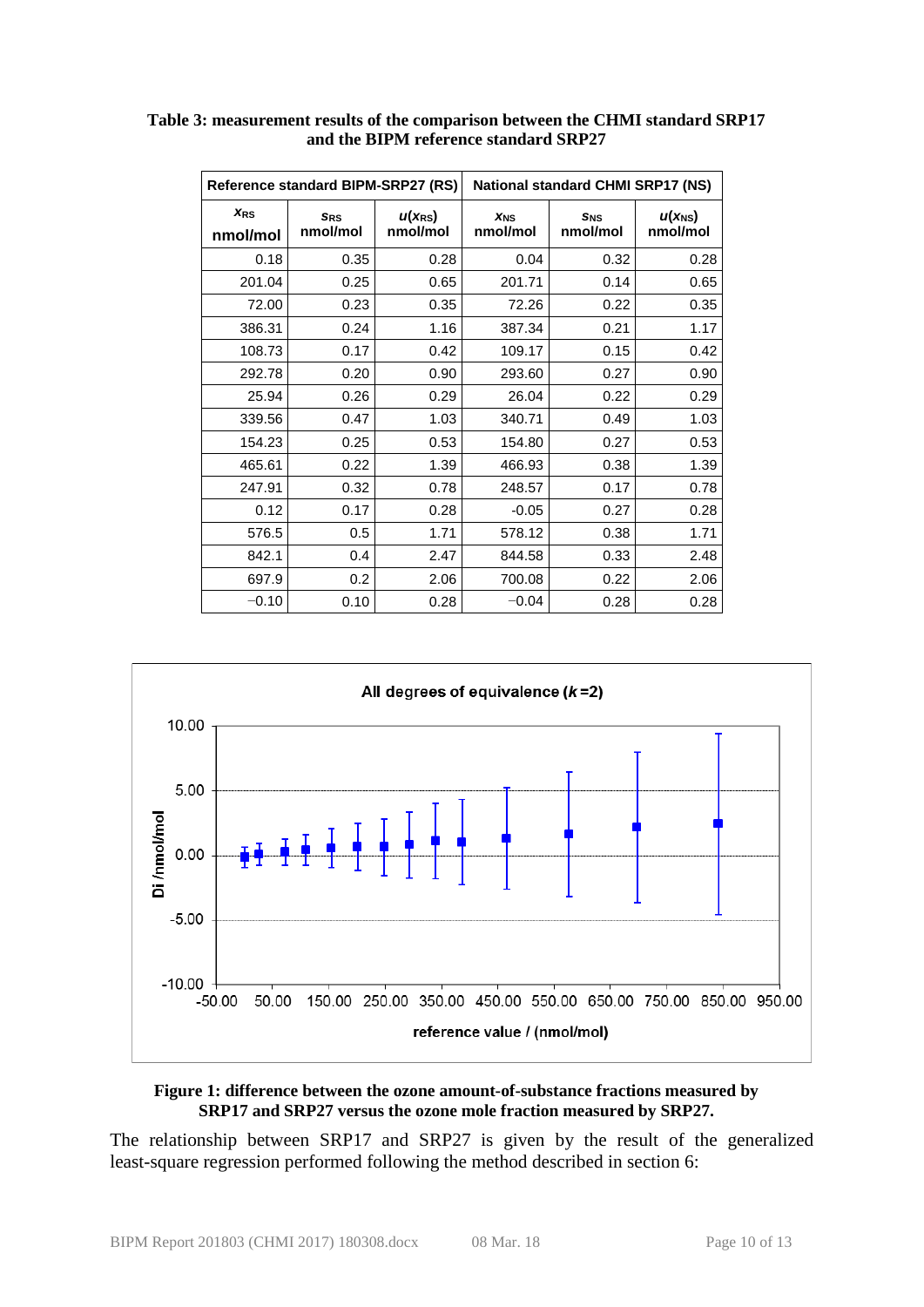$$
x_{SRP17} = 1.0034x_{SRP27} - 0.06\tag{11}
$$

The standard uncertainties on the parameters of the regression are  $u(a_1) = 0.0032$  for the slope and  $u(a_0) = 0.21$  nmol/mol for the intercept. The covariance between the two parameters is  $cov(a_0, a_1) = -1.66 \times 10^{-4}$ .

The least-squares regression results confirm that a linear fit is appropriate, with a sum of the the squared deviations (SSD) of 0.30 and a goodness of fit (GoF) equal to 0.17.

To assess the agreement of the standards using equation 10, the difference between the calculated slope value and unity, and the intercept value and zero, together with their measurement uncertainties, need to be considered. In this comparison, the value of the intercept is consistent with an intercept of zero, considering the uncertainty in the value of this parameter; i.e  $|a_0| < 2u(a_0)$ , and the value of the slope is consistent with a slope of 1; i.e.  $|1 - a_1| < 2 u(a_1)$ .

### <span id="page-10-0"></span>7.2. Repeatability

<span id="page-10-2"></span>The results of the twelve comparison runs performed successively between SRP17 and SRP27 are reported in [Table 4.](#page-10-2) With a standard deviation of 0.04 nmol/mol on the intercept and a relative standard deviation of 0.03 % on the slope, these data show a good repeatability.

| Run            | <b>Slope</b><br>a <sub>1</sub> | $u(a_1)$ | <b>Intercept</b><br>$a_0/$<br>$(nmol mol-1)$ | $u(a_0)$<br>$(nmol mol-1)$ | $cov(a_0, a_1)$ | GoF   |
|----------------|--------------------------------|----------|----------------------------------------------|----------------------------|-----------------|-------|
| 1              | 1.0027                         | 0.0033   | 0.09                                         | 0.22                       | $-2.05110^{-4}$ | 0.395 |
| 2              | 1.0030                         | 0.0033   | $-0.04$                                      | 0.22                       | $-2.05110^{-4}$ | 0.273 |
| 3              | 1.0030                         | 0.0033   | 0.04                                         | 0.22                       | $-2.0410^{-4}$  | 0.391 |
| $\overline{4}$ | 1.0025                         | 0.0033   | 0.05                                         | 0.22                       | $-2.04110^{-4}$ | 0.363 |
| 5              | 1.0025                         | 0.0033   | 0.05                                         | 0.22                       | $-2.0410^{-4}$  | 0.400 |
| 6              | 1.0022                         | 0.0033   | 0.09                                         | 0.22                       | $-2.0410^{-4}$  | 0.756 |
| $\overline{7}$ | 1.0032                         | 0.0033   | $-0.01$                                      | 0.22                       | $-2.0410^{-4}$  | 0.277 |
| 8              | 1.0030                         | 0.0033   | 0.09                                         | 0.22                       | $-2.04110^{-4}$ | 0.333 |
| 9              | 1.0022                         | 0.0033   | 0.08                                         | 0.22                       | $-2.0410^{-4}$  | 0.381 |
| 10             | 1.0032                         | 0.0033   | 0.00                                         | 0.22                       | $-2.05110^{-4}$ | 0.473 |
| 11             | 1.0026                         | 0.0033   | 0.07                                         | 0.22                       | $-2.0410^{-4}$  | 0.629 |
| 12             | 1.0032                         | 0.0032   | $-0.02$                                      | 0.18                       | $-1.1910^{-4}$  | 0.260 |

#### **Table 4 : results of the ten comparison runs repeated successively**

#### <span id="page-10-1"></span>7.3. History of comparisons between BIPM SRP27, SRP28 and [CHMI](#page-1-0) [SRP17](#page-2-1)

Results of the previous comparison performed with [CHMI,](#page-1-0) on the same measurement range and since the first one in December 2002, are shown in [Figure 2](#page-11-0) together with the results of this comparison. The slopes  $a_1$  of the linear relation  $x_{\text{SRPn}} = a_0 + a_1 x_{\text{SRP27}}$  are represented together with their associated uncertainties calculated at the time of each comparison. Results of previous comparisons have been corrected to take into account the changes in the reference BIPM-SRP27 descri[bed in \[4\], which explains the larger uncertainties associated with the](#page-11-1)  corresponding slopes.

[Figure 2](#page-11-1) shows that all standards included in these comparisons remained in close agreement.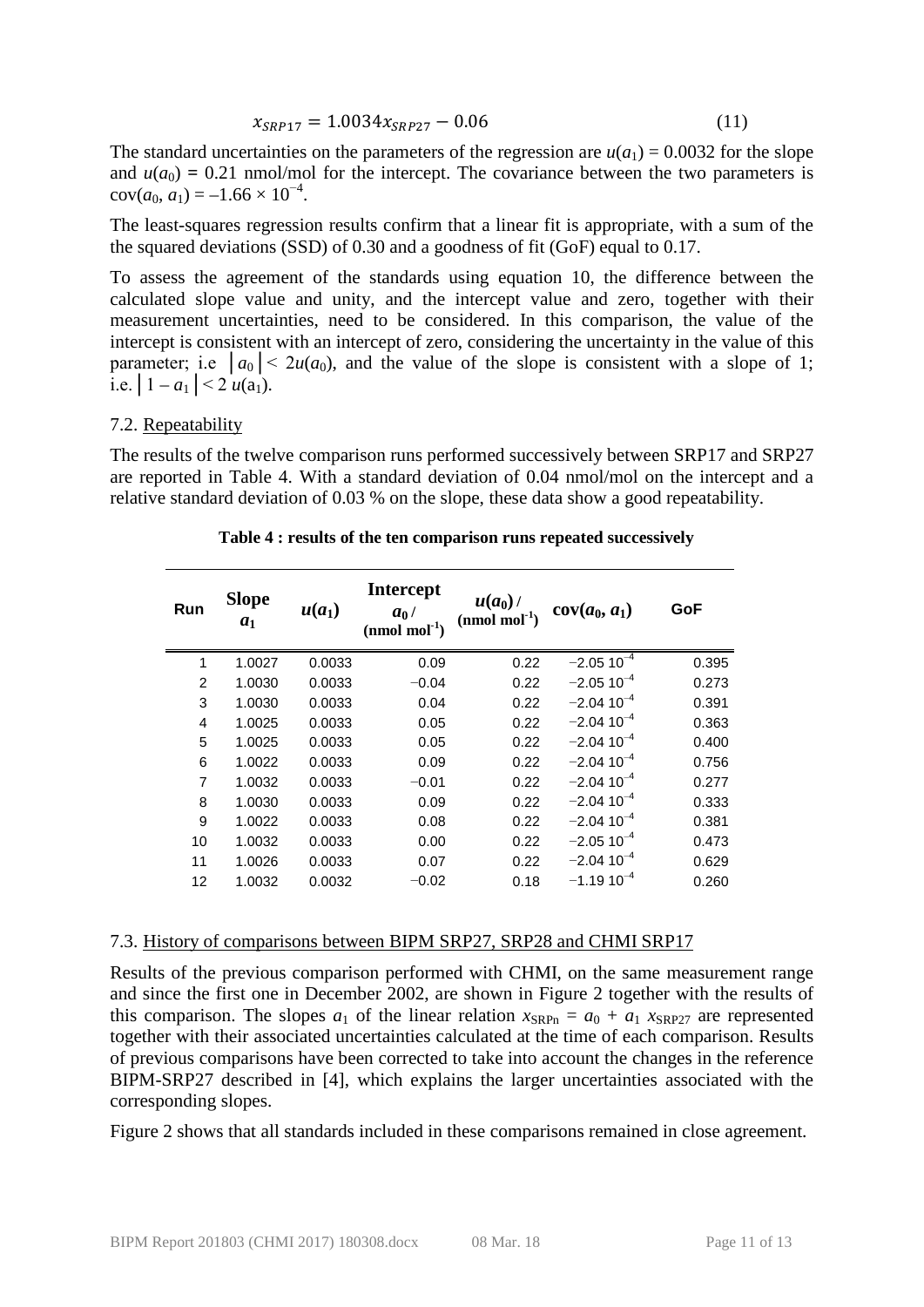<span id="page-11-1"></span><span id="page-11-0"></span>

**Figure 2 : Results of previous comparisons between SRP27, SRP28 and [CHMI](#page-1-0)[-SRP17](#page-2-1)** realised at the BIPM. Uncertainties are calculated at  $k = 2$ , with the uncertainty budget **in use at the time of each comparison.**

# **8. Conclusion**

For the sixth time in fifteen years, a direct comparison between the CHMI national standard SRP17 and the BIPM reference standard SRP27 has been conducted at the BIPM. The measurement range of the SRP17 at the CHMI is 10 nmol/mol to 870 nmol/mol. This entire range was examined during the comparison, and the relative difference between the CHMI SRP17 and BIPM SRP27 measurement results was found to be much smaller than their combined measurement uncertainties.

# **9. References**

- [1] Paur R.J., Bass A.M., Norris J.E. and Buckley T.J., 2003, Standard reference photometer for the assay of ozone in calibration atmospheres *Env. Sci. Technol.*  **NISTIR 6369**, 25 pp
- [2] ISO 13964 : 1996 Ambient air Determination of ozone Ultraviolet photometric method (International Organization for Standardization)
- [3] Viallon J., Moussay P., Norris J.E., Guenther F.R. and Wielgosz R.I., 2006, A study of systematic biases and measurement uncertainties in ozone mole fraction measurements with the NIST Standard Reference Photometer *Metrologia* **43** 441-450